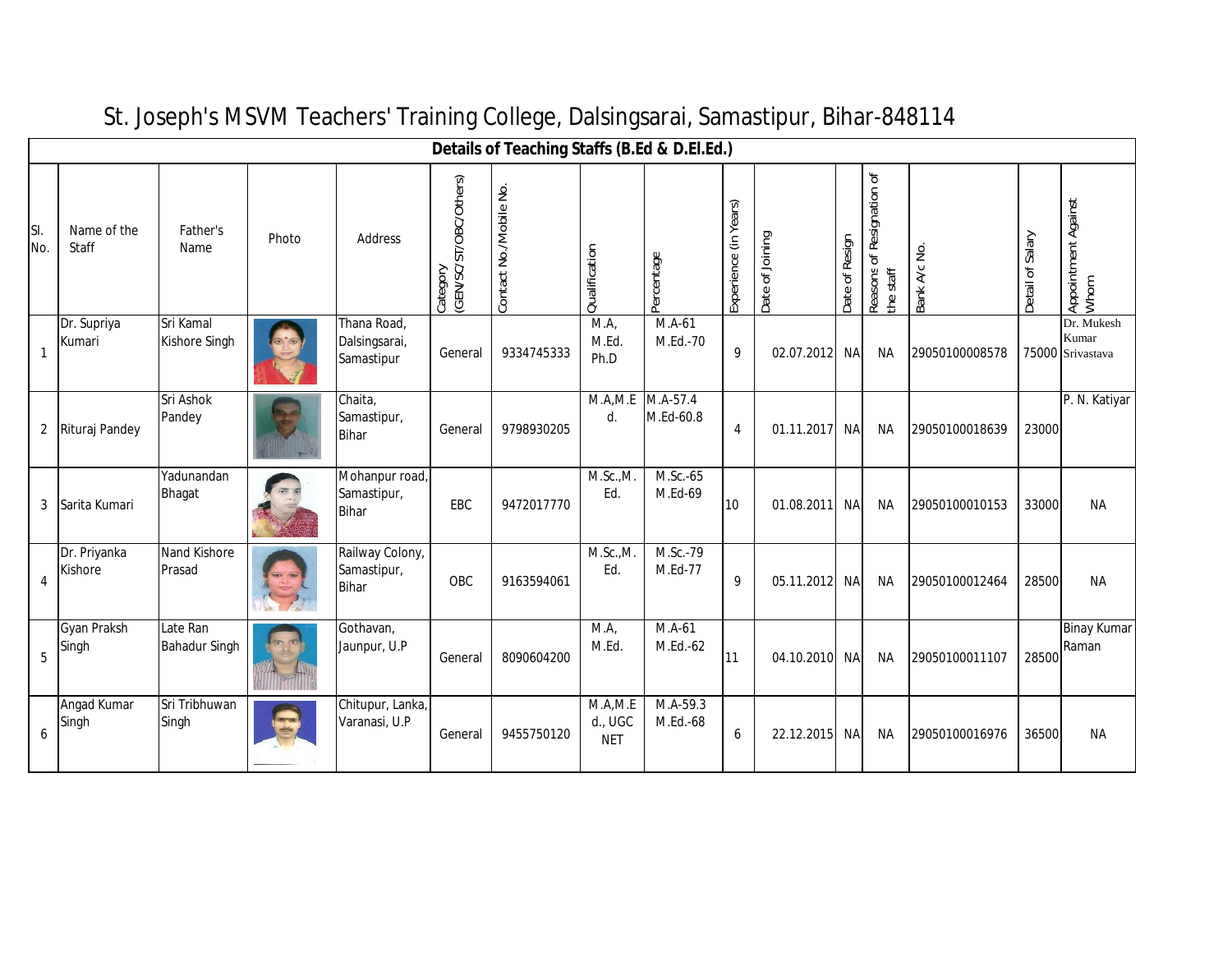| SI.<br>No.     | Name of the<br>Staff           | Father's<br>Name           | Photo | Address                                                                  | Category<br>(GEN/SC/ST/OBC/Others) | Contact No./Mobile No. | Qualification                          | Percentage                | Experience (in Years) | Date of Joining | Date of Resign | Reasons of Resignation of<br>the staff | Bank A/c No.   | Detail of Salary | Appointment Against<br>Whom |
|----------------|--------------------------------|----------------------------|-------|--------------------------------------------------------------------------|------------------------------------|------------------------|----------------------------------------|---------------------------|-----------------------|-----------------|----------------|----------------------------------------|----------------|------------------|-----------------------------|
| $\overline{7}$ | Vishwanath<br>Vishwakarma      | Ram Vilash<br>Vishwakarm a |       | Fatehpur, Mau,<br><b>Uttar Pradesh</b>                                   | OBC                                | 7905965374             | M.A<br>M.Ed.,<br><b>UGC NET</b>        | $M.A-62.20$<br>M.Ed.-63   | 9                     | 16.10.2017      | <b>NA</b>      | <b>NA</b>                              | 37860100004292 | 33000            | <b>NA</b>                   |
| 8              | Dr. Krishna Singh Late Jagdish | Narayan Singh              |       | Tendawa,<br>Billariyaganj,<br>Azamgarh, U.P                              | General                            | 919887161              | M.A<br>M.Ed.<br>Ph.D<br><b>UGC NET</b> | M.A-62.20<br>M.Ed.-64     | $\Omega$              | 01.12.2021      | <b>NA</b>      | <b>NA</b>                              | 29050100021745 | 27000            | NA.                         |
| 9              | Anuradha Kumari Rambabu Jha    |                            |       | Gangapatti,<br>Laheriasarai,<br>Darbhanga                                | General                            | 8084626046             | M.A<br>M.Ed.                           | M.A-73.62<br>M.Ed.-79.40  | $\Omega$              | 22.11.2021      | <b>NA</b>      | <b>NA</b>                              | 29050100021748 | 27000            | NA.                         |
| 10             | Rakesh Kumar                   | Ramroop Sah                |       | Rampur Jalalpur,<br>Dalsingsarai,<br>Samastipur                          | <b>OBC</b>                         | 8507735937             | M.A,<br>M.Ed.,<br><b>UGC NET</b>       | M.A-68.19<br>M.Ed.-76%    |                       | 22.11.2021      | <b>NA</b>      | <b>NA</b>                              | 29050100021746 | 27000            | <b>NA</b>                   |
|                | 11 Varun Kumar                 | Akhilesh<br>Kumar Tiwari   |       | Purani<br>Dharmshala<br>compound,<br>Station road,<br><b>Muzaffarpur</b> | General                            | 9308715182             | M.A<br>M.Ed.                           | M.A-58.06<br>M.Ed.-64     | $\overline{2}$        | 05.03.2019      | NA             | ΝA                                     | 29050100019130 | 17500            | Md. Nadim                   |
| 12             | Girish Kumar<br>Singh          | Sri Pratipal<br>Singh      |       | Govind Purwa,<br>Mijhoura,<br>Gonda, U.P                                 | General                            | 9984118100             | M.A.<br>M.Ed. UGC<br><b>NET</b>        | M.A-62.20<br>M.Ed.- 55.36 | 2                     | 05.03.2019      | NA             | ΝA                                     | 29050100019129 | 17500            | Vipin Kumar                 |
| 13             | <b>Vinod Kumar</b><br>Maurya   | Sri Ramjee<br>Maurya       |       | Baksha,<br>Jaunpur, U.P                                                  | OBC                                | 9170848375             | M.Sc., M.<br>Ed.                       | M.Sc.-62.7<br>M.Ed-65     | 2                     | 01.11.2017      | NA             | ΝA                                     | 29050100018595 | 28000            | Ajit Narayan<br>Katiyar     |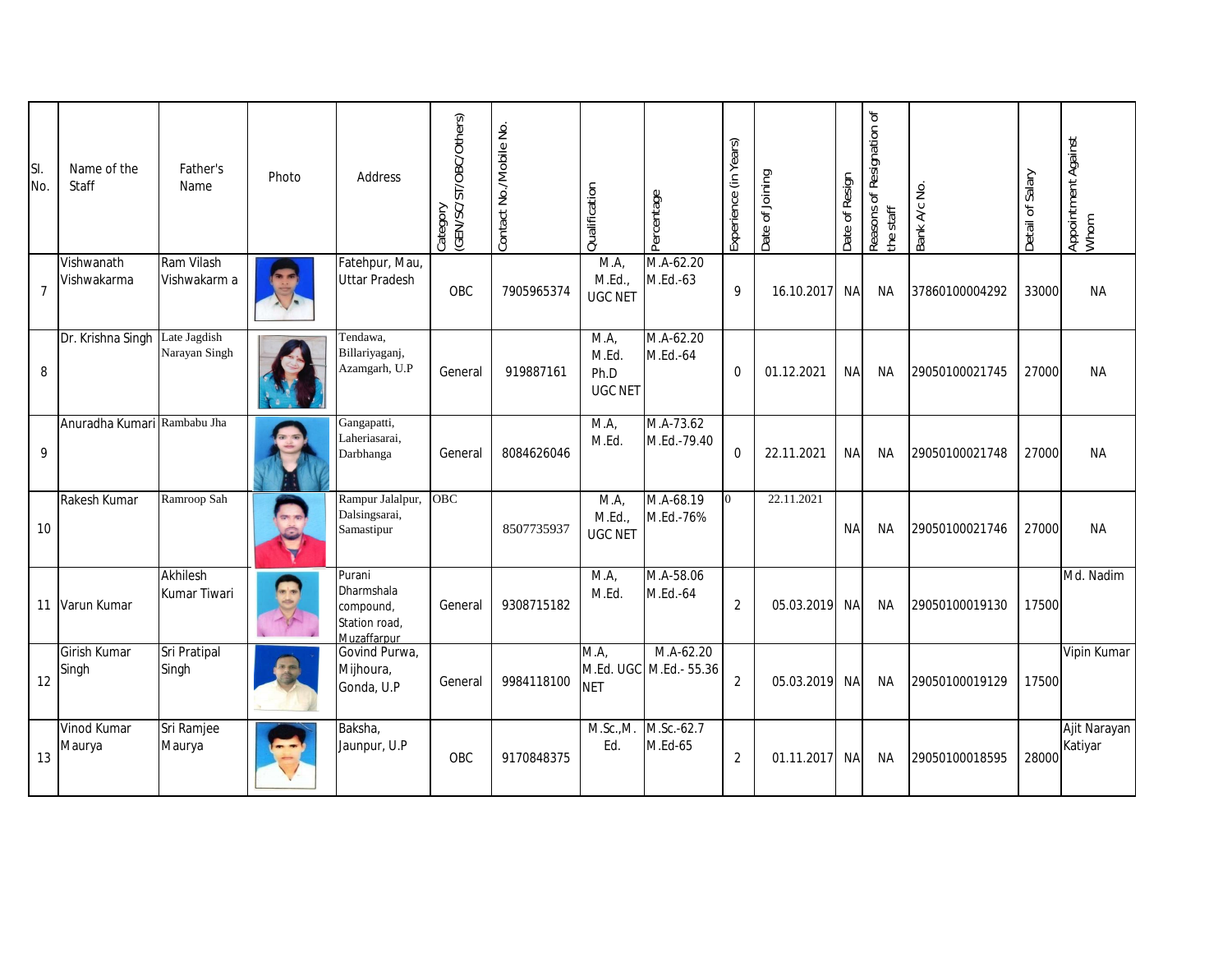| SI.<br>No. | Name of the<br>Staff | Father's<br>Name               | Photo | Address                                                     | (GEN/SC/ST/OBC/Others)<br>Category | Contact No./Mobile No. | Qualification                     | Percentage                                | Experience (in Years) | Date of Joining | Date of Resign | Reasons of Resignation of<br>the staff | Bank A/c No.   | Detail of Salary | Appointment Against<br>Whom |
|------------|----------------------|--------------------------------|-------|-------------------------------------------------------------|------------------------------------|------------------------|-----------------------------------|-------------------------------------------|-----------------------|-----------------|----------------|----------------------------------------|----------------|------------------|-----------------------------|
|            | 14 Pratima Singh     | Mukesh Singh                   |       | Govind Purwa,<br>Mijhoura,<br>Gonda, U.P                    | General                            | 9984118100             | M.A<br>M.A(Edu                    | M.A-59.54<br>M.A(edu.)-<br>61             | $\overline{2}$        | 05.03.2019      | NA             | ΝA                                     | 29050100019128 | 17500            | Yatendra<br>Yadav           |
|            | 15 Pankaj Kumar      | Sri Baleshwar<br>Mahto         |       | Khoksaha,<br>Madhopur,<br>Narhan,<br>Samastipur,            | OBC                                | 9199680854             | M.A(Soci<br>ology),<br>B.Ed.      | M.A-61 B.Ed.-<br>82.6                     | 4                     | 01.11.2017 NA   |                | ΝA                                     | 29050100018484 | 17500            | NA.                         |
|            | 16 Rekha Kumari      | Mauje Lal<br>Singh             |       | Shaidpur,<br>Narhan,<br>Samastipur,<br><b>Bihar</b>         | OBC                                | 7781906746             | M.A<br>(Psychol<br>ogy),<br>B.Ed. | M.A-61 B.Ed.-<br>76.2                     | $\overline{7}$        | 01.11.2017      | <b>NA</b>      | <b>NA</b>                              | 29050100018485 | 17500            | <b>NA</b>                   |
|            | 17 Mrs. Priyanka     | Sri Binod<br>Kumar Dwivedi     |       | Konaila road,<br>Kali Chowk,<br>Dalsingsarai,<br>Samastipur | General                            | 9801015111             | M.A<br>B.Ed.<br>M.A(Edu           | M.A-51 B.Ed.-<br>72.7<br>M.A(Edu.)-<br>67 | 10                    | 01.11.2017      | <b>NA</b>      | <b>NA</b>                              | 29050100013579 | 17500            | <b>NA</b>                   |
|            | 18 Md. Taugeer       | <b>Abdul Qaium</b>             |       | Rajkhand,<br>Samastipur,<br><b>Bihar</b>                    | OBC                                | 7808306071             | M.Sc.,M.<br>Ed                    | M.Sc.-63<br>M.Ed.-72                      | $\overline{4}$        | 01.11.2017      | <b>NA</b>      | <b>NA</b>                              | 29050100018483 | 26000            | <b>NA</b>                   |
| 19         | Bandna Kumari        | Sri Shivadhar<br><b>Ishwar</b> |       | Sohilwara,<br>Mansoorchak<br>Begusarai,<br><b>Bihar</b>     | General                            | 9931048923             | M.A.M.E<br>d.                     | M.A-71.5<br>M.Ed.-66                      | 4                     | 01.11.2017      | <b>NA</b>      | <b>NA</b>                              | 29050100018491 | 17500            | <b>NA</b>                   |
|            | 20 Dolly Kumari      | Vijay Kumar<br>Thakur          |       | Dalsingsarai,<br>Samastipur                                 | General                            | 9570685811             | M.A.M.E<br>d.                     | M.A-67.2<br>M.Ed.-64                      | $\mathbf{1}$          | 23.12.2019      | <b>NA</b>      | <b>NA</b>                              | 29050100019467 | 21000            | NA.                         |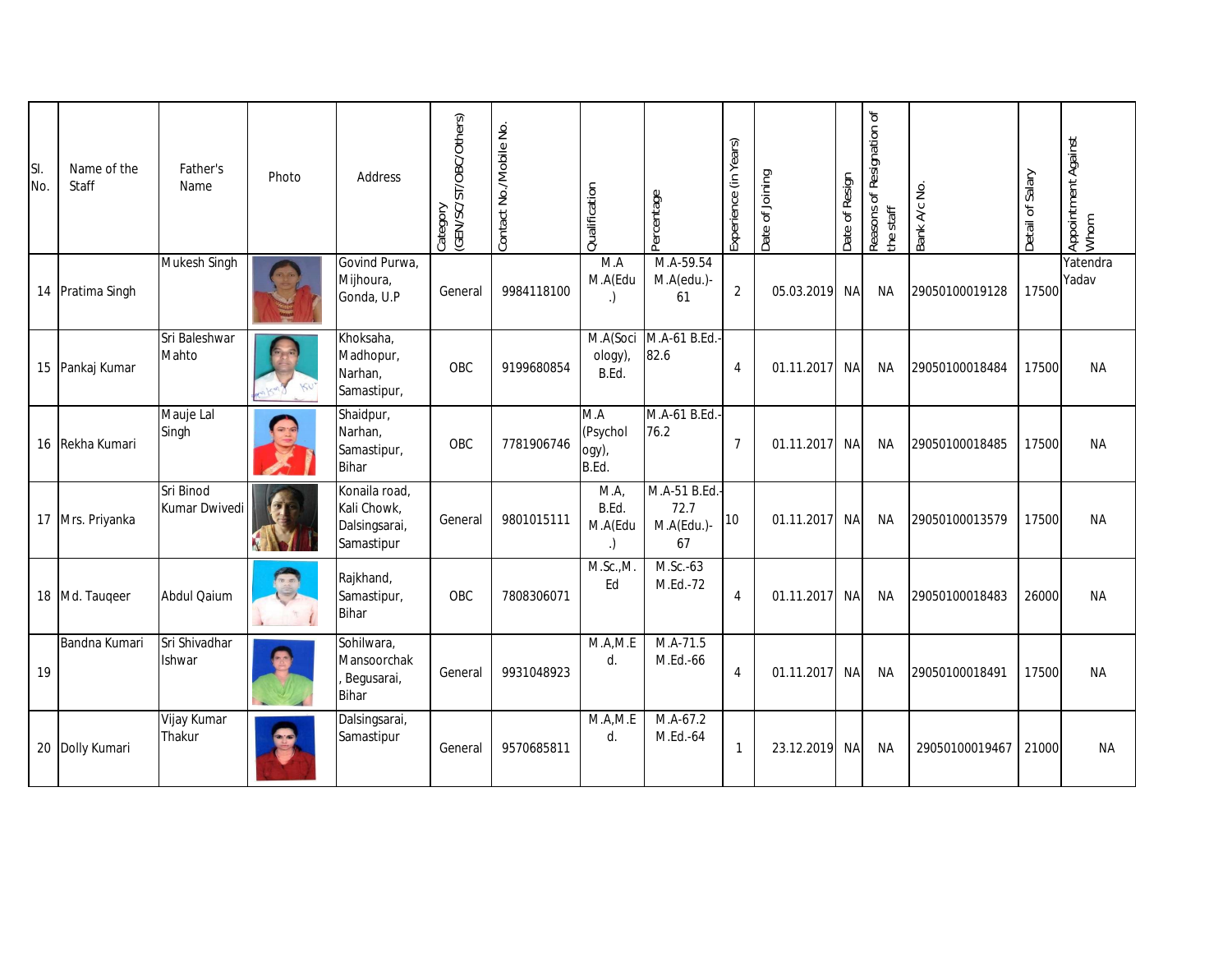| SI.<br>No.     | Name of the<br>Staff       | Father's<br>Name          | Photo | Address                                                    | (GEN/SC/ST/OBC/Others)<br>Category | Contact No./Mobile No.                | Qualification       | Percentage                           | Experience (in Years) | Date of Joining | Date of Resign | Reasons of Resignation of<br>the staff | Bank A/c No.   | Detail of Salary | Appointment Against<br>Whom         |
|----------------|----------------------------|---------------------------|-------|------------------------------------------------------------|------------------------------------|---------------------------------------|---------------------|--------------------------------------|-----------------------|-----------------|----------------|----------------------------------------|----------------|------------------|-------------------------------------|
|                | 21 Kumari Aman             | Sri Ashok<br>Pandey       |       | Chaita,<br>Samastipur,<br><b>Bihar</b>                     | General                            | 9798650933                            | M.A.M.E<br>d.       | M.A-67.31<br>M.Ed.- 58.12            | $\overline{4}$        | 01.11.2017      | <b>NA</b>      | <b>NA</b>                              | 29050100017047 | 21000            | <b>NA</b>                           |
| 22             | Rajesh Kumar<br>Rajan      | Indra Bhushan<br>Pathak   |       | Asin chak,<br>Dalsingsarai,<br>Samastipur,<br><b>Bihar</b> | General                            | 7739286158                            | M.Music             | M.Music-71<br>Vocal Art Vocal Art-55 | 6                     | 23.12.2015      | NA             | NA                                     | 29050100010746 | 22000 NA         |                                     |
| 23             | Chandrahash<br>Singh Yadav | Chhangur<br>Singh Yadav   |       | Gajadharpur,<br>Budhanpur,<br>Ghazipur, U.P                | OBC                                | 8922005494                            | B.P.Ed.,<br>M.P.Ed. | <b>B.P.Ed.-78</b><br>M.P.Ed.-81      | 3                     | 05.09.2018      | <b>NA</b>      | <b>NA</b>                              | 29050100018916 |                  | Satyendra<br>Kumar<br>$22000$ Suman |
| 24             | Anupam Pathak              | <b>Ashok Pathak</b>       |       | Thanagaddi,<br>Jaunpur, U.P-<br>222181                     | General                            | 9839253136                            | M.Sc.,M.<br>Ed.     | M.Sc-63.5<br>M.Ed- 60.71             | $\overline{4}$        | 01.11.2017      | <b>NA</b>      | NA                                     | 29050100018646 | $21000$ Yadav    | Kunvar<br>Bahadur                   |
|                | 25 Bikas Kumar             | Shivnandan<br>Roy         |       | Rachiyahi,<br>Purana tola,<br>ulow, Begusarai              | OBC                                | 7250043757                            | B.F.A<br>M.F.A      | B.F.A-64.14<br>M.F.A-75.55           | $\overline{2}$        | 05.02.2019      | <b>NA</b>      | NA                                     | 31117693538    | 17500            | Md.<br>Suleman                      |
|                |                            |                           |       |                                                            |                                    | <b>Details of Non Teaching Staffs</b> |                     |                                      |                       |                 |                |                                        |                |                  |                                     |
|                | Amod Kumar<br>Pandit       | Sri Ram Balak<br>Pandit   |       | Mahnar,<br>Vaishali, Bihar                                 | OBC                                | 7352324904                            | B.Lis,<br>M.Lis     | <b>B.Lis-74.38</b><br>M.Lis-73.37    | 3                     | 15.04.2014      | <b>NA</b>      | <b>NA</b>                              | 29050100014071 |                  | 20000 Subodh<br>Kumar Ray           |
| $\overline{2}$ | Gaurav Kumar               | Late Bipin<br>Kumar Singh |       | Mahthi,<br>Samastipur,<br><b>Bihar</b>                     | <b>GENERAL</b>                     | 8651171279                            | B.E                 | 56                                   | 2                     | 01.10.2015      | <b>NA</b>      | NA                                     | 29050100016975 |                  | Mr. Rakesh<br>20000 Kumar           |